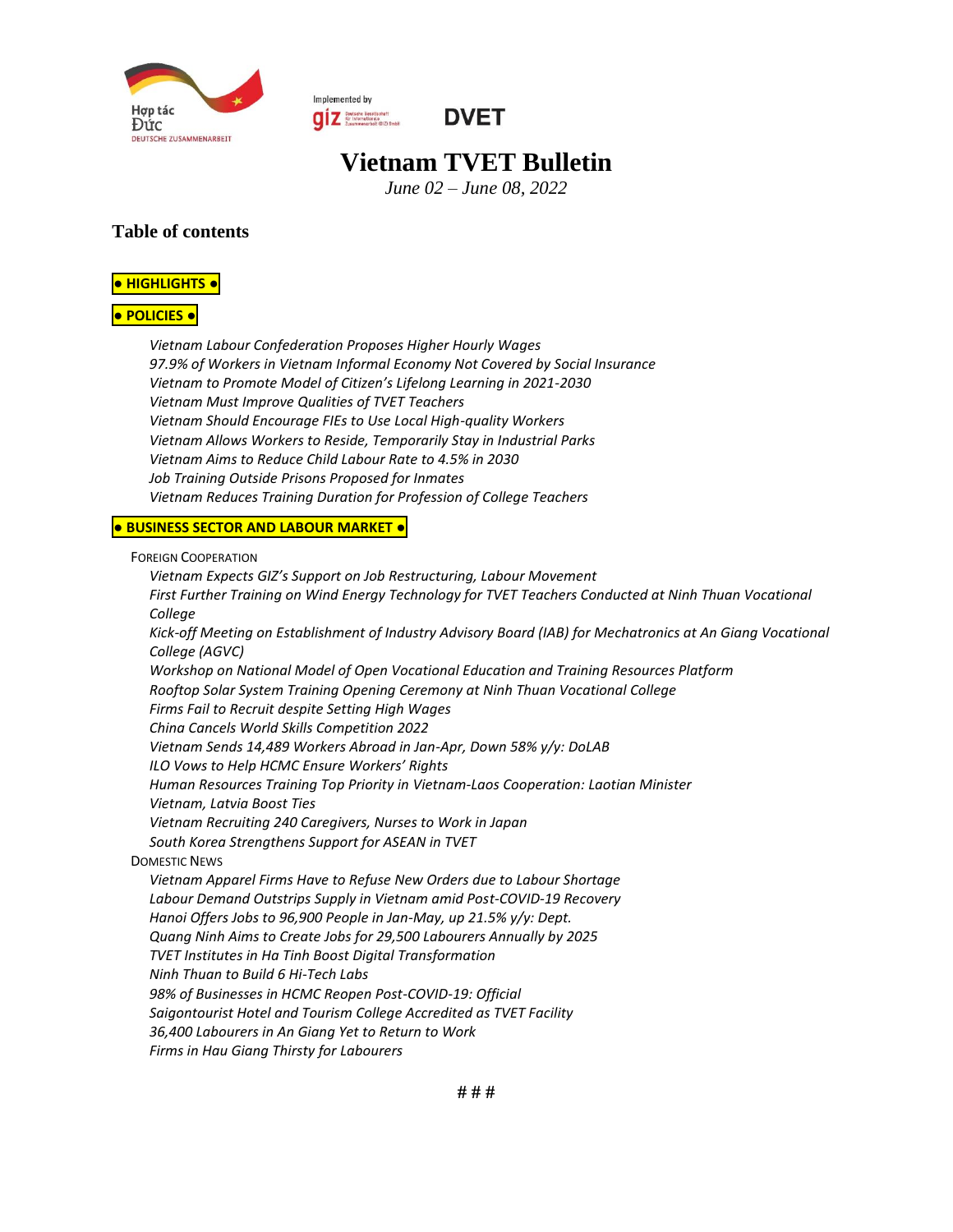

Implemented by **QIZ** Deutsche Gesellschaft

<span id="page-1-1"></span><span id="page-1-0"></span>

# <span id="page-1-2"></span>**Vietnam Labour Confederation Proposes Higher Hourly Wages**

The minimum hourly wages should be higher, the Vietnam General Confederation of Labour (VGCL), the head of labour union in the country, made recommendation to the draft circular on minimum zonal wages. The draft circular is compiled by the MoLISA. Per the draft rules, the rates range between VND15,600 and VND22,500 (\$0.67-\$0.9) for four zones. The VGCL said the minimum hourly wages are low and the MoLISA should apply a coefficient between 1.3 and 1.5 to the formula to increase it to suitable figures. In reply, the MoLISA said the figures were calculated fairly (by dividing the monthly rates to 26 working days a month and eight working hours a day). Besides, the Ministry of Home Affairs and the Vietnam Social Security suggested wages for trained labourers should be 7% higher than the minimum rates. [\(NLD,](https://nld.com.vn/cong-doan/luong-toi-thieu-gio-nen-de-xuat-cao-hon-20220601192044691.htm) [ANTD,](https://www.anninhthudo.vn/de-xuat-cong-them-he-so-vao-luong-toi-thieu-gio-post506474.antd#related) [VnEconomy](https://vneconomy.vn/de-xuat-cong-them-he-so-khi-tinh-luong-toi-thieu-gio.htm#related) June 2)

**DVET** 

# <span id="page-1-3"></span>**97.9% of Workers in Vietnam Informal Economy Not Covered by Social Insurance**

97.9% of workers in Vietnam's informal economy are not covered by social insurance while only 0.2% is covered by mandatory social insurance, Former Vice Chairman of the National Assembly Committee for Social Affairs Bui Sy Loi said. Mr. Loi gave the information at a seminar on developing a sustainable labour supply post-COVID-19, within the fourth Vietnam Economic Forum held in Ho Chi Minh City on June 5. He stated that 43.95% of informal workers engage in vulnerable employment while the rate in the formal economy is only 14%. Women are more likely to work in vulnerable employment than men as 31.8% of informal male workers do vulnerable jobs while the rate among female labourers is 59.6%, Mr. Loi noted. Meanwhile, the average wage earned by informal labourers is VND4.4 million (\$189) per month compared with the VND6.7 million/month made by formal workers. [\(Saigon Times,](https://thesaigontimes.vn/lao-dong-phi-chinh-thuc-chiu-nhieu-thiet-thoi-hon-97-khong-duoc-dong-bao-hiem-xa-hoi/) [Tap Chi](http://tapchibaohiemxahoi.gov.vn/huong-toi-tham-gia-bhxh-la-dieu-kien-bat-buoc-voi-lao-dong-phi-chinh-thuc-91848.html#related)  [Bao Hiem Xa Hoi](http://tapchibaohiemxahoi.gov.vn/huong-toi-tham-gia-bhxh-la-dieu-kien-bat-buoc-voi-lao-dong-phi-chinh-thuc-91848.html#related) June 5)

### <span id="page-1-4"></span>**Vietnam to Promote Model of Citizen's Lifelong Learning in 2021-2030**

Vietnamese Deputy Prime Minister Vu Duc Dam has approved a program on "Building a model of citizen's lifelong learning for the 2021-2030 period" per Decision 677/QD-TTg. The program aims to encourage and create equal opportunities and favourable conditions for all people to access learning. By 2030, the program also sets a goal to have 60% of adults in the learning family, learning relative, and learning community; and 80% of cadres, civil servants, public employees, and workers in the learning unit at the locality levels to achieve the title of "Learning Citizen." It also targets 90% of those with the "Learning Citizen" title having digital skills and meeting the job requirements as prescribed by the National Digital Transformation Program; of which 80% are proficient in digital skills. [\(Bao Chinh Phu,](https://baochinhphu.vn/xay-dung-mo-hinh-cong-dan-hoc-tap-giai-doan-2021-2030-10222060322550515.htm) [CAND,](https://cand.com.vn/su-kien-binh-luan-thoi-su/phe-duyet-chuong-trinh-xay-dung-mo-hinh-cong-dan-hoc-tap-giai-doan-2021-2030-i656011/#related) [Hanoi Moi](http://www.hanoimoi.com.vn/tin-tuc/Giao-duc/1033816/tao-dieu-kien-thuan-loi-cho-moi-cong-dan-trong-xa-hoi-duoc-tham-gia-hoc-tap#related) June 3)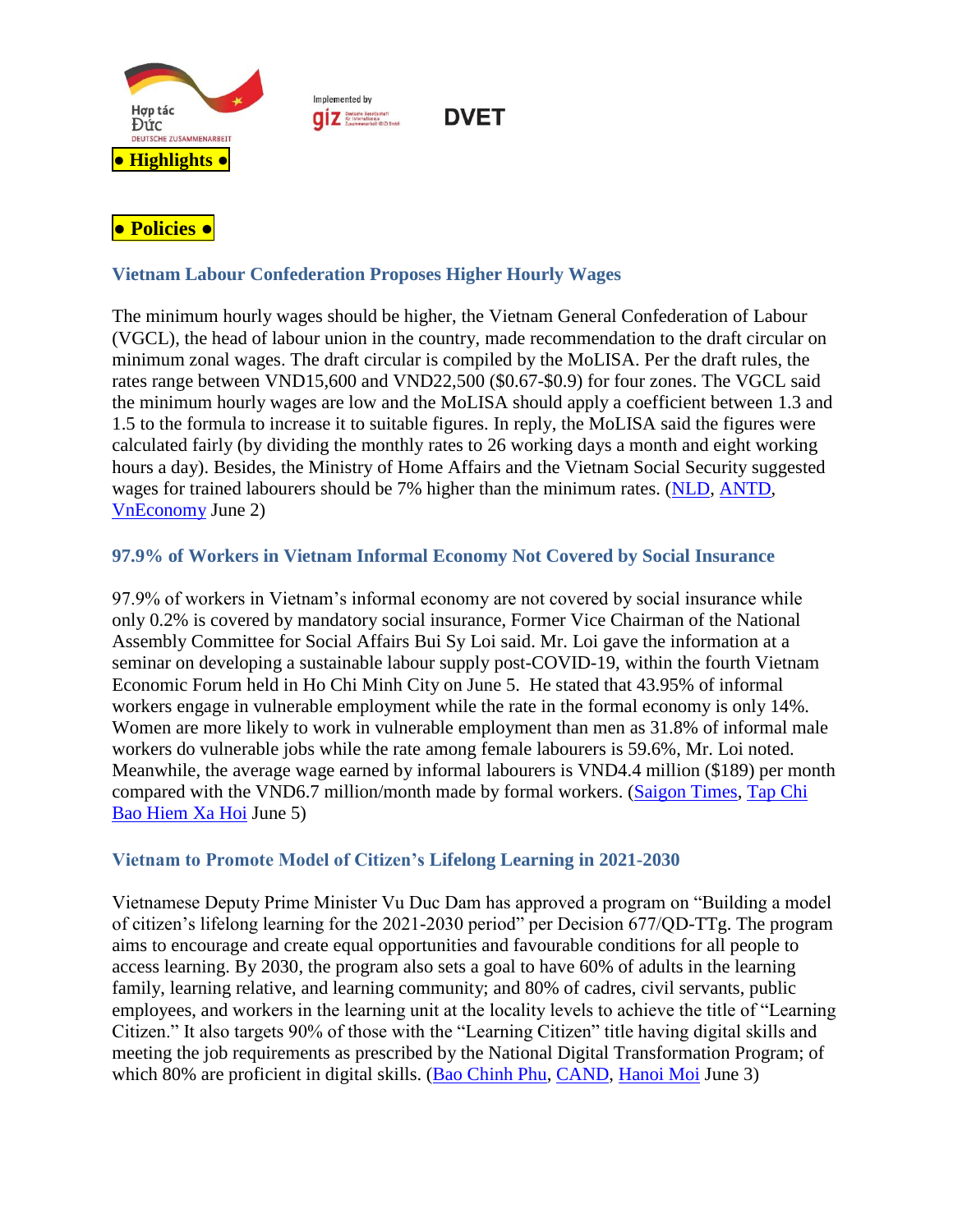

#### <span id="page-2-0"></span>**Vietnam Must Improve Qualities of TVET Teachers**

Vietnam must improve the qualities of TVET teachers. Pham Thi Anh Ngoc from the College of Agricultural Mechanics proposed solutions of (i) updating the requirements of TVET teachers, including teaching methods amid the new era, (ii) improving the training courses for TVET teachers, (iii) redesign the network of TVET schools per conditions of different areas, (iv) training high-quality workers and experts to become TVET teachers, and (v) developing digital skills, foreign language proficiency for TVET teachers. [\(Tuyen Giao](https://www.tuyengiao.vn/khoa-giao/giao-duc/nang-cao-chat-luong-doi-ngu-nha-giao-giao-duc-nghe-nghiep-tai-cac-truong-cao-dang-139063) May 30)

#### <span id="page-2-1"></span>**Vietnam Should Encourage FIEs to Use Local High-quality Workers**

Vietnam should encourage foreign-invested enterprises (FIEs) to use high-quality workers in the country, said Mr. Nguyen Duy Minh, a member of the National Assembly (NA) delegation of the central city of Danang. Universities, colleges, and localities need to have labour training programs in the digital economy, digital technology, information applications, electronics and telecommunications, and manufacturing technology, Mr. Duy suggested. FIEs have created 4.6 million direct jobs in Vietnam, accounting for 7% of the country's total employment and millions of indirect labourers, the Association of Foreign Invested Enterprises (VAFIE). [\(Bao](https://baodansinh.vn/khuyen-khich-cac-doanh-nghiep-fdi-su-dung-nguon-lao-dong-la-nguoi-viet-nam-chat-luong-cao-20220601102131.htm)  [Dan Sinh](https://baodansinh.vn/khuyen-khich-cac-doanh-nghiep-fdi-su-dung-nguon-lao-dong-la-nguoi-viet-nam-chat-luong-cao-20220601102131.htm) June 1)

#### <span id="page-2-2"></span>**Vietnam Allows Workers to Reside, Temporarily Stay in Industrial Parks**

The Vietnamese government has decided to permit workers to reside or temporarily stay in industrial parks, which are without places of permanent residence, in accordance with Law on Residence. The move was announced in Decree 35/2022/ND-CP, which will take effect on July 15. Previously, people are not allowed to live or stay in industrial parks or processing zones, except for cases of force majeure (natural disasters, plague, war, riots, and others). Per the new rules, labourers and experts are allowed to reside or temporarily stay there to serve operation of businesses. The accommodations must be built on the premises within the industrial parks and in compliance with relevant laws. Vietnamese experts and workers are allowed to stay in industrial parks per Law on Residence while foreign specialists and employees are restricted their stay to less than 30 days and must declare their temporary residence in line with Law on Foreigners' Entry into, Exit from, Transit through, and Residence in Vietnam. [\(VnEconomy,](https://vneconomy.vn/nguoi-lao-dong-duoc-tam-tru-luu-tru-trong-khu-cong-nghiep-tu-15-7.htm) [Thu Vien Phap](https://thuvienphapluat.vn/tintuc/vn/thoi-su-phap-luat/chinh-sach-moi/40861/tu-15-7-2022-cho-phep-nld-duoc-tam-tru-luu-tru-trong-khu-cong-nghiep#related)  [Luat,](https://thuvienphapluat.vn/tintuc/vn/thoi-su-phap-luat/chinh-sach-moi/40861/tu-15-7-2022-cho-phep-nld-duoc-tam-tru-luu-tru-trong-khu-cong-nghiep#related) [Khoa Hoc Doi Song,](https://khoahocdoisong.vn/tu-ngay-15-7-nguoi-lao-dong-duoc-tam-tru-trong-khu-cong-nghiep-194237.html#related) [Bao Dan Sinh](https://baodansinh.vn/cho-phep-nguoi-lao-dong-duoc-tam-tru-luu-tru-trong-khu-cong-nghiep-20220603092639.htm#related) June 2)

#### <span id="page-2-3"></span>**Vietnam Aims to Reduce Child Labour Rate to 4.5% in 2030**

Vietnam plans to reduce the rate of labourers aged between five and 17 to 4.9% in 2025 and then 4.5% in 2030. The Department of Child Affairs, under the MoLISA, made the statement at a conference on June 7. The rate has already gone down from 15.5% in 2012 to 9.1% in 2018, the department added. As of 2018, Vietnam had about one million child labourers, half of them had to do heavy tasks. As many as 84% of child workers in Vietnam worked in rural areas. About 53.65% worked in the agriculture-forestry-fisheries sector and 20.8% were in the service sector. [\(Dan Tri,](https://dantri.com.vn/an-sinh/giam-thieu-tien-toi-xoa-bo-lao-dong-tre-em-20220607123705040.htm) [PLO,](https://plo.vn/trong-dai-dich-covid-19-viet-nam-co-nguy-co-gia-tang-lao-dong-tre-em-post683497.html#related) [Lao Dong](https://laodongthudo.vn/an-sinh-xa-hoi-de-giam-lao-dong-tre-em-141227.html#related) Thu Do June 7)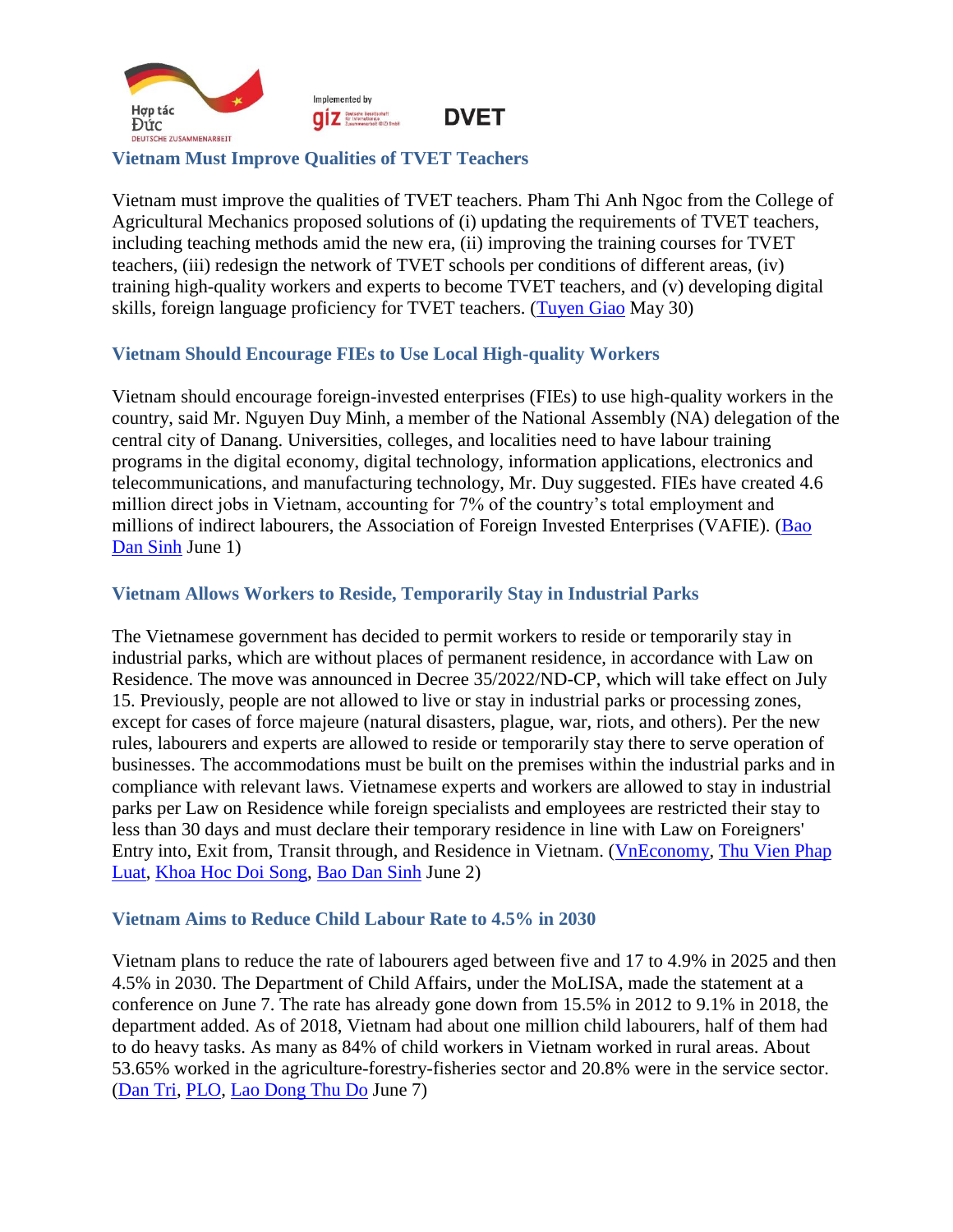

## <span id="page-3-0"></span>**Job Training Outside Prisons Proposed for Inmates**

Minister of Public Security To Lam has proposed to the National Assembly a draft resolution on piloting a model of organising job orientation and training outside of prisons for inmates. Job orientation and training for inmates outside prison would be following the law on criminal judgment execution. Accordingly, prisons are responsible for developing plans, directly managing and supervising training areas outside prisons. He suggested that the agency in charge of assessing the proposal should consult with the International Labour Organisation in Hanoi, and that the pilot scope should be limited to the domestic production sector. [\(VietnamPlus,](https://en.vietnamplus.vn/job-training-outside-prisons-proposed-for-inmates/229647.vnp) [VietnamPlus,](https://www.vietnamplus.vn/day-nghe-la-buoc-chuan-bi-de-pham-nhan-tai-hoa-nhap-cong-dong/793930.vnp) [KTDT,](https://kinhtedothi.vn/db-quoc-hoi-huong-nghiep-day-nghe-cho-pham-nhan-ngoai-trai-giam-la-can-thiet.html) [Bao Tin Tuc](https://baotintuc.vn/thoi-su/huong-nghiep-day-nghe-la-buoc-chuan-bi-de-pham-nhan-tai-hoa-nhap-cong-dong-20220603115427171.htm) June 3)

# <span id="page-3-1"></span>**Vietnam Reduces Training Duration for Profession of College Teachers**

The MoLISA has issued Circular 06/2022 on pedagogical professions for vocational training. For intermediate school and colleges teachers, the training time is 280 hours, including 248 hours of mandatory training and 32 hours of free-elective training. The Circular also regulates removal of the certificates in some cases. [\(Hanoi Moi](http://hanoimoi.com.vn/tin-tuc/Giao-duc/1033584/giam-thoi-gian-dao-tao-nghiep-vu-su-pham-day-trung-cap-cao-dang) June 2)

### <span id="page-3-2"></span>**● Business Sector and Labour Market ●**

#### <span id="page-3-3"></span>*Foreign Cooperation*

### <span id="page-3-4"></span>**Vietnam Expects GIZ's Support on Job Restructuring, Labour Movement**

Vietnamese Deputy Minister of Labour, War Invalids, and Social Affairs Nguyen Thi Ha met Mr. Dennis Quennet, director of the GIZ's Cluster of Sustainable Economic Development Projects, on June 1 to seek GIZ's support in the fields of policymaking, job restructuring, and labour movement in the coming time. Highlighting the assistance of the German government through the GIZ during the time, Ms. Ha wishes to continue to receive GIZ's technical support in promoting the mainstreaming of gender equality in policymaking related to climate change. She also expected both sides would enhance dissemination to raise awareness about climate change and the role of women in decision-making to climate change response, as well as support capacity building on the formulation and implementation of gender-responsive climate change policy. In reply, Mr. Dennis Quennet agreed with the MoLISA's proposals, adding that the GIZ's Cluster of Sustainable Economic Development Projects would design more sub-projects in the fields of society, sustainable green growth, adaptation and prevention of the climate change impacts, inclusive development towards vulnerable groups, gender equality, and digital applications in state management in Vietnam. [\(MoLISA](http://www.molisa.gov.vn/Pages/tintuc/chitiet.aspx?tintucID=231439) June 1)

#### <span id="page-3-5"></span>**First Further Training on Wind Energy Technology for TVET Teachers Conducted at Ninh Thuan Vocational College**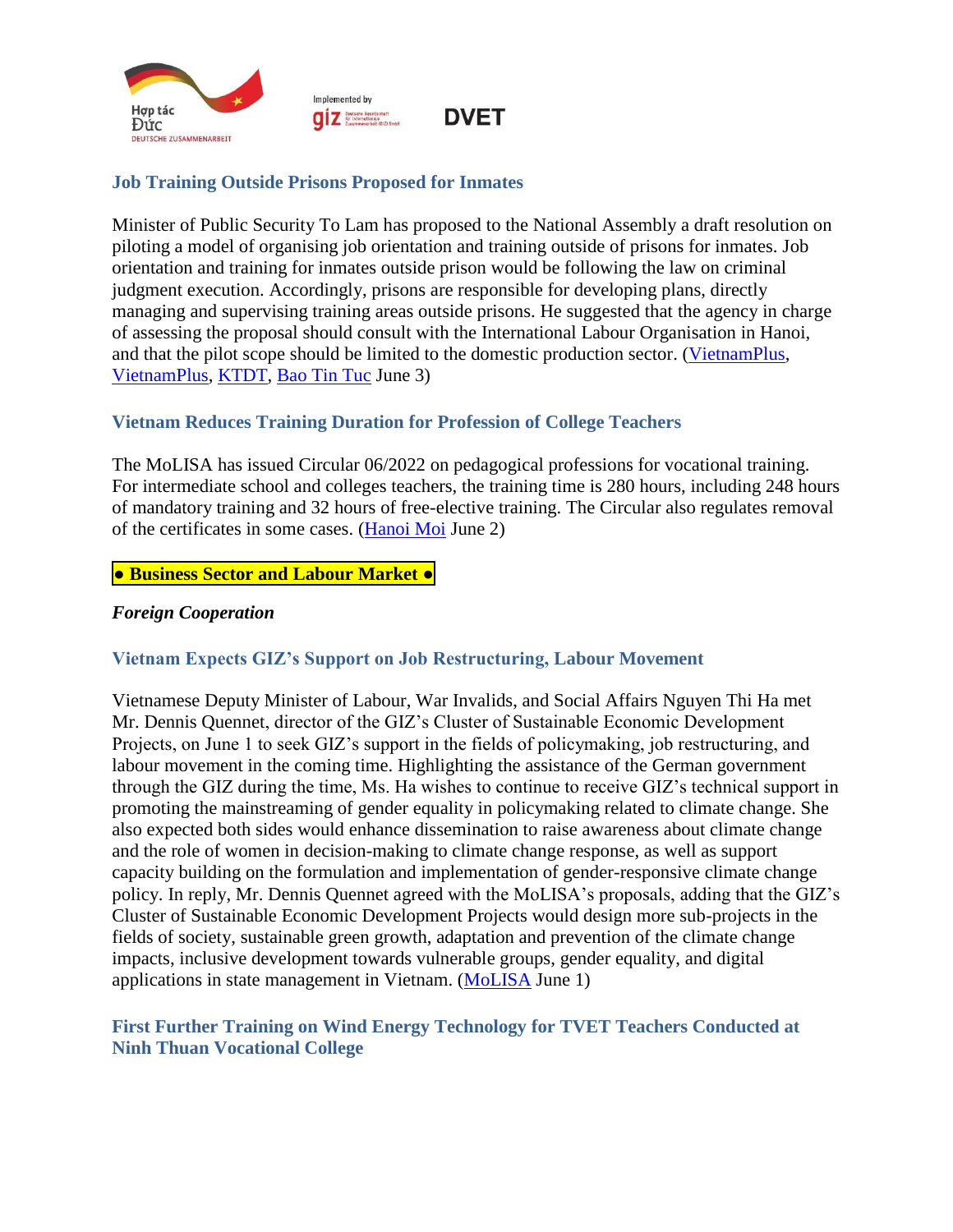



**DVET** 

The further training course on Fundamental Wind Energy Technology for 21 electrotechnology teachers of Ninh Thuan Vocational College (NTVC) and nine partner TVET colleges of the TVET Programme took place from May 30 to June 3 at NTVC. FESTO Didactic conducted the 40h practice oriented training course jointly with the German-Vietnamese Programme Reform of TVET in Vietnam (TVET Programme). "New knowledge and technology based on modern equipment in the growing renewable energy industry have motivated all participants in this training course. We also look forward to continuing with the next training to become master trainers in this field" expressed Ms. Duong Thi Hong Nga, training participant and vice dean of Electrical-Electronic Faculty of the College of Technology II, Ho Chi Minh City. All training participants appreciated further the strong dedication of the trainers Mr. Lim Bing Chen from FESTO Singapore and Mr. Pham Ngoc Tung from FESTO Vietnam who provided professional knowledge and skills to the participants. They coached individuals with special attention that all participants could complete the course successfully and qualified for further education. During the training, participants mastered and operated three major renewable energy systems. They were introduced to the main parts of a training model of a Nacelle such as generator, gearbox, hydraulic systems, security systems and control systems. They applied simulation of a wind turbine with the EMS system, conducted various complex of measurements and learned how to test and charge batteries. Focusing on the Solar/Wind Energy Training Systems, the participants used a small wind turbine with an integrated charge controller to charge a battery and power different loads. Finally, the training participants did hands-on exercises on each training system under the guidance of the trainers but also independently and in smaller teams. The further training was implemented in the frame of the Development Partnership (DPP) Vocational Training Center for Renewable Energies – Wind and Solar Technology. The DPP is implemented jointly by the cooperation partners Vietnam Industries Building Services JSC, Festo Didactic SE, Schneider Electric Vietnam, Ninh Thuan Vocational College, and Deutsche Gesellschaft für Internationale Zusammenarbeit (GIZ) represented by the Programme Reform of TVET in Vietnam and supported by the develoPPP.de programme of the German Federal Ministry for Economic Cooperation and Development (BMZ). [\(TVET](https://www.tvet-vietnam.org/archives/news/first-further-training-on-wind-energy-technology-for-tvet-teachers-conducted-at-ninh-thuan-vocational-college) June 8)

#### <span id="page-4-0"></span>**Kick-off Meeting on Establishment of Industry Advisory Board (IAB) for Mechatronics at An Giang Vocational College (AGVC)**

In order to enhance the cooperation efficiency between the college and partner enterprises in implementing the German-standard oriented training programme in Mechatronics, on May 27, the Kick-off Meeting on Establishment of Two-level Industry Advisory Board (strategic management level and implementation level) for Mechatronics was organized at An Giang Vocational College (AGVC). The workshop welcomed the delegates from Programme "Reform of TVET in Vietnam"- GIZ and 09 partner enterprises in the field of Mechatronics including ANGIMEX-An Giang Import-Export Company, Loc Troi Argicultural Products JSC., An Giang Centrifugal Concrete JSC., Chi Cong JSC., Agimexpharm Pharmaceutical Factory, Sao Mai Solar Trading Limited Liability Company, An Giang Mechanical JSC., Southern Can Tho Green Energy Company Ltd., and An Giang Ethnic Boarding Intermediate Vocational School. In the meeting, the college's representative presented their current cooperation with enterprises and the benefits of parties involved, the two-level model of IAB and its institution. The strategic IAB (including leaders of partner enterprises, Head of core teaching group, leaders of AGVC and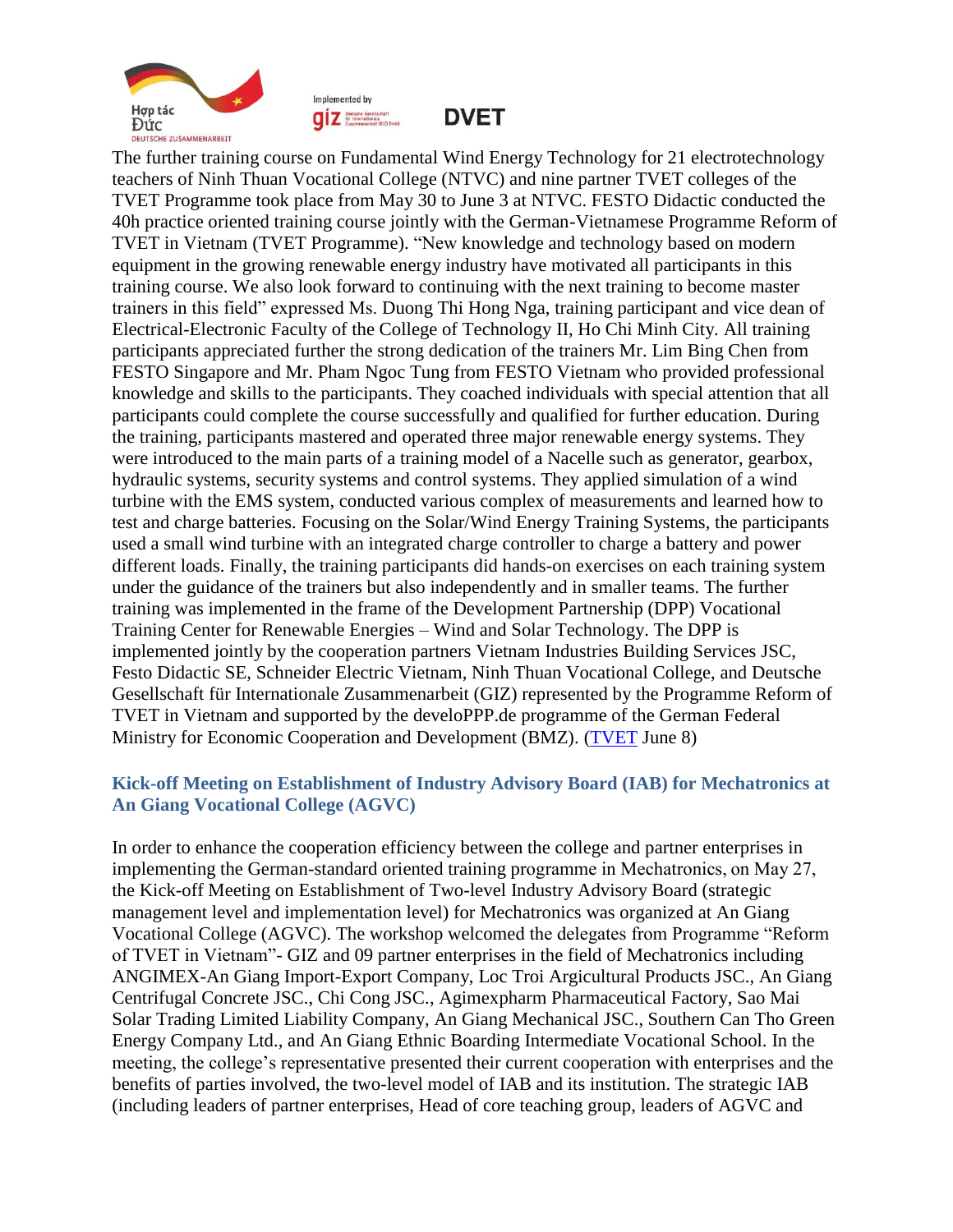



**DVET** 

representative of DOLISA) will discuss and agree on the annual implementation plan of cooperation activities, allocate resources for implementation, monitor and evaluate the implementational efficiency. The implementational IAB (including in-company trainers and coordinators, mechatronics core teachers) directly implement activities such as developing teaching and learning materials, adjusting the training curriculum, implementing in-company training, etc. and reporting the implementation results to the strategic IAB and leaders of the college and enterprises. The delegates and the college proactively discussed modules which can be trained in company, knowledge, skills on labour safety for students, and coordination mechanism between teachers and in-company trainers. All delegates, after the discussion, found this kind of cooperation with enterprises during the training process practical and beneficial to all parties. "In fact, our company gained real advantages when accepting mechatronics students from AGVC to do internship recently. We are going to open a new factory. Once new production line is established, we would like to work with the college to promptly implement the training for Module 9 Establishment, installation, and operation mechatronics system.", said Mr. Nguyen Phuoc Duy, Technical Director of Agimexpharm Pharmaceutical Factory. In the welcome speech, Dr. Le Viet Phuong – Vice Rector of AGVC stated: "AGVC wants to cooperate and understand the demand of enterprises in the mechatronics area to develop and adjust our training programme and teaching materials which are going to be relevant and realistic to the practical requirements and working environment of each enterprise". An Giang Vocational College is supported by the Vietnamese-German Programme "Reform of TVET in Viet Nam" in becoming a high-quality TVET institute. The Programme "Reform of TVET in Viet Nam" is commissioned by the German Federal Ministry for Economic Cooperation and Development (BMZ) and implemented by Deutsche Gesellschaft für Internationale Zusammenarbeit (GIZ) in cooperation with the Vietnamese Directorate of Vocational Education and Training (DVET) under the MoLISA. The programme aims to better align TVET to the changing world of work which will be increasingly digital and green. [\(TVET](https://www.tvet-vietnam.org/archives/news/kick-off-meeting-on-establishment-of-industry-advisory-board-iab-for-mechatronics-at-an-giang-vocational-college-agvc) June 7)

### <span id="page-5-0"></span>**Workshop on National Model of Open Vocational Education and Training Resources Platform**

In 2020, the Vietnamese Government approved the Decision 749/QD-TTg on the National Programme of Digital Transformation until 2025, with a vision to 2030. In 2021, the Government issued the Decision 942/QD-TTg to approve the e-government development strategy towards the digital government services for the period of 2021-2025, with a vision to 2030. In both documents, the Vietnamese Government emphasizes on key principles, where digital platforms are considered as a breakthrough solution for digital transformation. In December 2021, the National Programme on Digital Transformation in TVET for 2022-2025, with a vision to 2030 has been approved by the Vietnamese Government. The Programme targets the development of open educational resources for TVET in Vietnam, so-called open education and training resources (OVETR) platform. This activity is also closely aligned with the objective of the Programme "Reform of TVET in Vietnam" during the project phase 2020-2024. On May 31, Workshop on the OVETR platform was organized in MS Teams with the participation of related representatives. GIZ supports the development of the OVETR platform as we foresee its potential contributions to provide access to education. The OVETR platform enables a wide centralization, storage, sharing, and reuse of digital teaching and learning materials in the TVET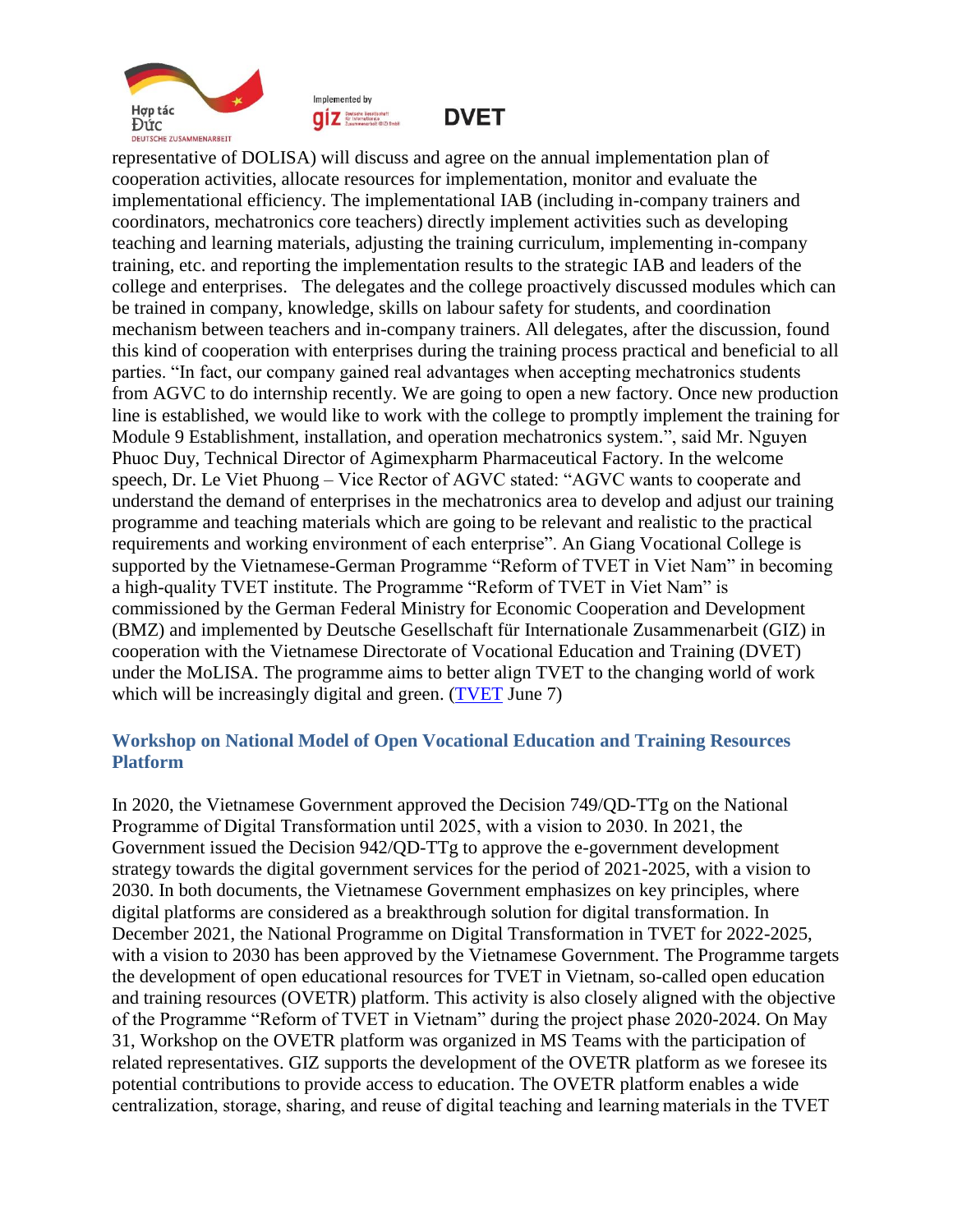



**DVET** 

sector in Viet Nam. For example, the National Competition on Designing E-teaching Lessons organized by DVET in 2021, around 600 teaching lessons are available and can be uploaded on the OVETR platform. Similarly, GIZ supports TVET partner colleges for implementing training occupations according to German standards, and a lot of useful materials can be stored, shared and exploited on the OVETR platform by TVET institutions in Vietnam. Our statistics in 2021 shows that our 11 TVET partner colleges provide 191 training occupations in which common training occupations such as automotive technology, metal cutting are delivered in parallel. This can be a potential opportunity to share, reuse or collaborate to improve the quality of training contents of those common training occupations. OER is still a new concept in Vietnam. Not many organizations have developed OER platforms at either organizational or national scale. Therefore, we will be pioneers and it will be a learning journey. Ideas and advice collected at this workshop are appreciated, not only for DVET to scale up the OVETR to the national level but also for GIZ to keep on upgrading our piloted OVETR platform for 11 partner colleges and affiliated enterprises. The GIZ TVET Programme consistently pursues a multi-level approach in supporting TVET partners. We offer strategic and policy advice at a macro level, while key on capacity development for TVET personnel and practical development of specific digital solutions at the on-site level. In this line, the OVETR platform is a typical example. [\(TVET](https://www.tvet-vietnam.org/archives/news/workshop-on-the-national-model-of-open-vocational-education-and-training-resources-platform) June 2)

#### <span id="page-6-0"></span>**Rooftop Solar System Training Opening Ceremony at Ninh Thuan Vocational College**

On 24/5, Ninh Thuan Vocational College (NTVC) organized the opening ceremony for the Rooftop Solar System Training pilot class at the main campus. This training program has been built on the previous supporting activities in 2020-2021 under the framework of the EU – Vietnam Energy Facility (EVEF) co-funded by the European Union (EU) and the German Federal Ministry for Economic Cooperation and Development (BMZ), which is implemented by GIZ. Particularly, the Energy Support Programme (ESP) and the Programme "Reform of TVET in Vietnam" have supported NTVC for taking place a solar training course for 17 teachers, the fundamental of the first Rooftop Solar System training course. The Rooftop Solar System Training pilot class is at elementary level with 16 students. The duration of the course is 300 hours in total and is being held from 27/05/2022 to 27/08/2022. The course is aimed at people of working age who have graduated from intermediate school or higher, having knowledge of occupational safety or having experience in the field of electricity and energy. At the ceremony, Mr. Tran Trung Dung, Vice Rector, said "Renewable energy is a striving industry and it creates huge job opportunities in Viet Nam. NTVC is very honoured to launch a training course to provide numerous skilled employees for this labour market. We target to build Ninh Thuan into a Centre of Excellence for Renewable Energies in the future." [\(TVET](https://www.tvet-vietnam.org/archives/news/rooftop-solar-system-training-opening-ceremony-at-ninh-thuan-vocational-college) June 2)

### <span id="page-6-1"></span>**Firms Fail to Recruit despite Setting High Wages**

An expert from the GIZ said to Tuoi Tre that TVET learners in Vietnam are hard-working, have the willingness to learn, and are willing to go through hardship. However, their problems are lack of professionalism, shortage of attentions to details, and weak communication skills. [\(Tuoi Tre](https://tuoitre.vn/doanh-nghiep-ngoai-khat-nhan-luc-luong-41-trieu-dong-thang-van-kho-kiem-nguoi-20220606094750634.htm) June 6)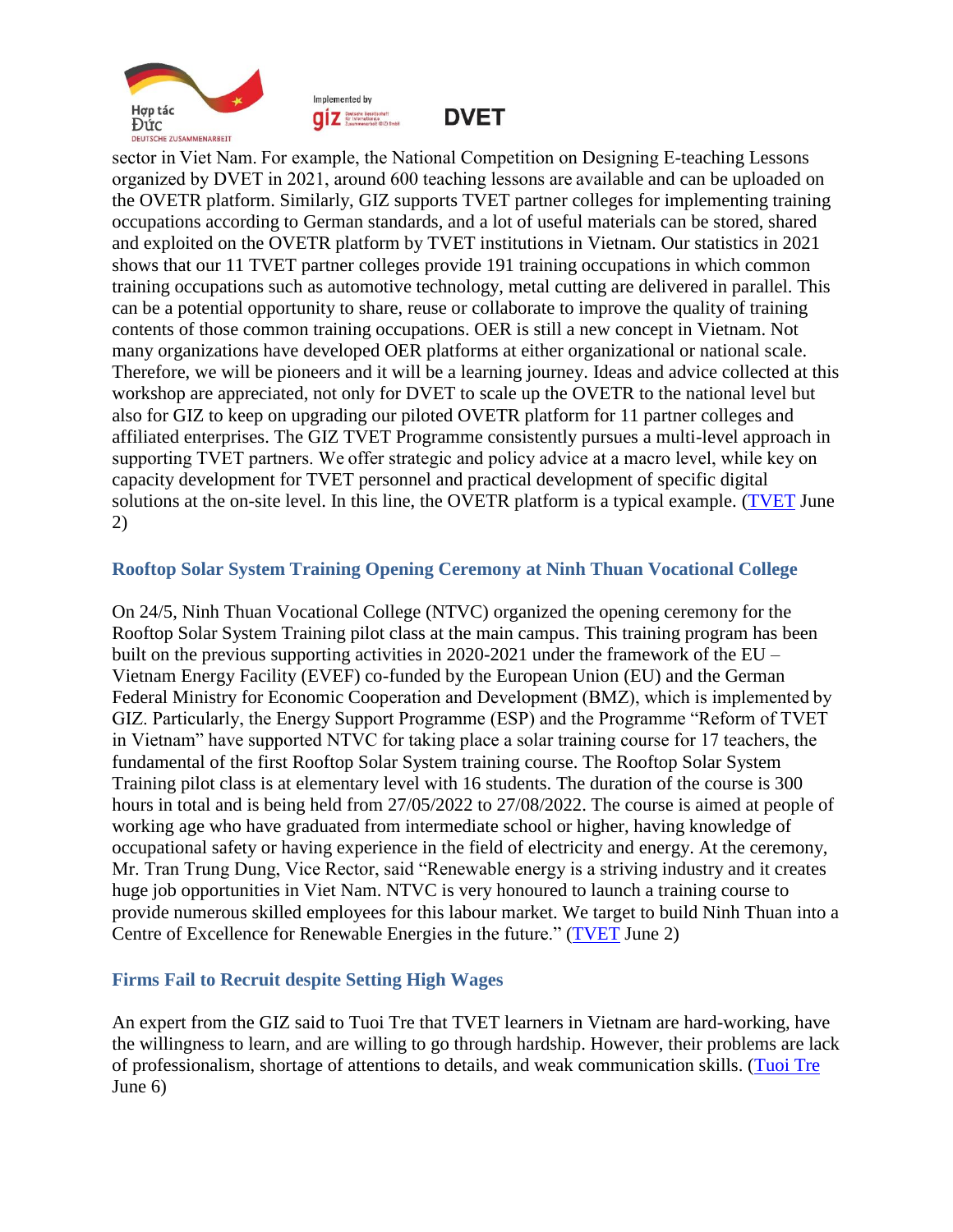

#### <span id="page-7-0"></span>**China Cancels World Skills Competition 2022**

China has cancelled the World Skill competition 2022 due to the COVID-19 pandemic, just three months prior to the opening of the event. China said it would like to host the event at a suitable time. [\(VnExpress,](https://vnexpress.net/huy-thi-tay-nghe-the-gioi-vi-chinh-sach-chong-dich-cua-trung-quoc-4470453.html) [Tuoi Tre](https://tuoitre.vn/huy-ky-thi-tay-nghe-the-gioi-2022-tai-trung-quoc-20220601164840444.htm) June 1)

#### <span id="page-7-1"></span>**Vietnam Sends 14,489 Workers Abroad in Jan-Apr, Down 58% y/y: DoLAB**

Vietnam took 14,489 workers overseas, including 5,505 females, in the first four months of 2022, down 58% y/y, Mr. Nguyen Gia Liem, vice head of the Department of Overseas Labour (DoLAB), under the MoLISA. Of these, 8,848 workers went to Japan; 3,729 to Taiwan; 512 to South Korea; 384 to Singapore; 306 to China; and others. In 2022, the country aims to send 90,000 workers abroad. [\(Tuoi Tre](https://tuoitre.vn/xuat-khau-lao-dong-can-lam-gi-de-co-thu-nhap-cao-20220606230852897.htm) June 7)

### <span id="page-7-2"></span>**ILO Vows to Help HCMC Ensure Workers' Rights**

The International Labour Organization (ILO) will keep working with Ho Chi Minh City to ensure the exercise of workers' rights and bring the best working environment to them, said Director of ILO Vietnam Ingrid Christensen. Ms. Christensen made her statement at a meeting with Vice Chairman of the municipal People's Committee Duong Anh Duc on June 6 in HCMC. She lauded the city's cooperation in carrying out ILO-funded projects, particularly those on eradicating child labour by 2025, adding that HCMC needs to make greater efforts to support workers. Mr. Duc, in reply, pledged to closely join hands with the organization to keep ILOsponsored projects on track, especially the project that provides technical support to improve child labour prevention and reduction. [\(Tin Tuc,](https://baotintuc.vn/thoi-su/lanh-dao-tp-ho-chi-minh-tiep-giam-doc-van-phong-ilo-tai-viet-nam-20220606183327624.htm) [QDND,](https://www.qdnd.vn/xa-hoi/tin-tuc/lanh-dao-tp-ho-chi-minh-tiep-giam-doc-van-phong-ilo-tai-viet-nam-696601#related) [Vietnam Plus](https://www.vietnamplus.vn/lanh-dao-thanh-pho-ho-chi-minh-tiep-giam-doc-ilo-tai-viet-nam/794440.vnp#related) June 6)

#### <span id="page-7-3"></span>**Human Resources Training Top Priority in Vietnam-Laos Cooperation: Laotian Minister**

Human resources training is a top priority in the cooperation between Vietnam and Laos, Laotian Minister of Planning and Investment Khamjane Vongphosy said in an interview with the national radio broadcaster Voice of Vietnam (VOV)'s reporters in Laos. He noted that in 2022, the Vietnamese government has granted 1,100 scholarships to Laotian officials and students while the Laotian government has granted 60 scholarships to Vietnamese people. Both countries have also inked a cooperation deal for 2022-2027, with a focus on vocational training from central to local levels. Currently, around 14,000 Laotian students are learning in Vietnam. [\(VOV](https://vov.vn/chinh-tri/hop-tac-dao-tao-nguon-nhan-luc-la-uu-tien-hang-dau-trong-quan-he-viet-nam-lao-post948195.vov) June 4)

#### <span id="page-7-4"></span>**Vietnam, Latvia Boost Ties**

The Vietnam Trade Promotion Agency (Vietrade), under the Ministry of Industry and Trade (MoIT), held an online business matching event on May 31 to boost trade cooperation between Vietnam and Latvia. Addressing the event, Mr. Phan Dang Duong, Vietnamese Ambassador to Sweden and Latvia, said Vietnam wants to cooperate with Latvia in the economy, trade, investment, education and training, labour, and tourism sectors. [\(Cong Thuong,](https://congthuong.vn/giao-thuong-truc-tuyen-ket-noi-doanh-nghiep-viet-nam-latvia-179160.html) [Vietnam Plus,](https://www.vietnamplus.vn/co-hoi-gia-tang-xuat-khau-hang-hoa-sang-thi-truong-latvia/793342.vnp#related) [VOV,](https://vov.vn/kinh-te/dat-dau-moc-quan-trong-cho-quan-he-thuong-mai-viet-nam-latvia-post947424.vov#related) [VOV English,](https://english.vov.vn/en/economy/online-forum-connects-vietnamese-and-latvian-businesses-post947387.vov#related) [Tin Tuc](https://baotintuc.vn/kinh-te/cohoi-gia-tang-xuat-khau-sang-thi-truong-latvia-20220531172735815.htm#related) May 31)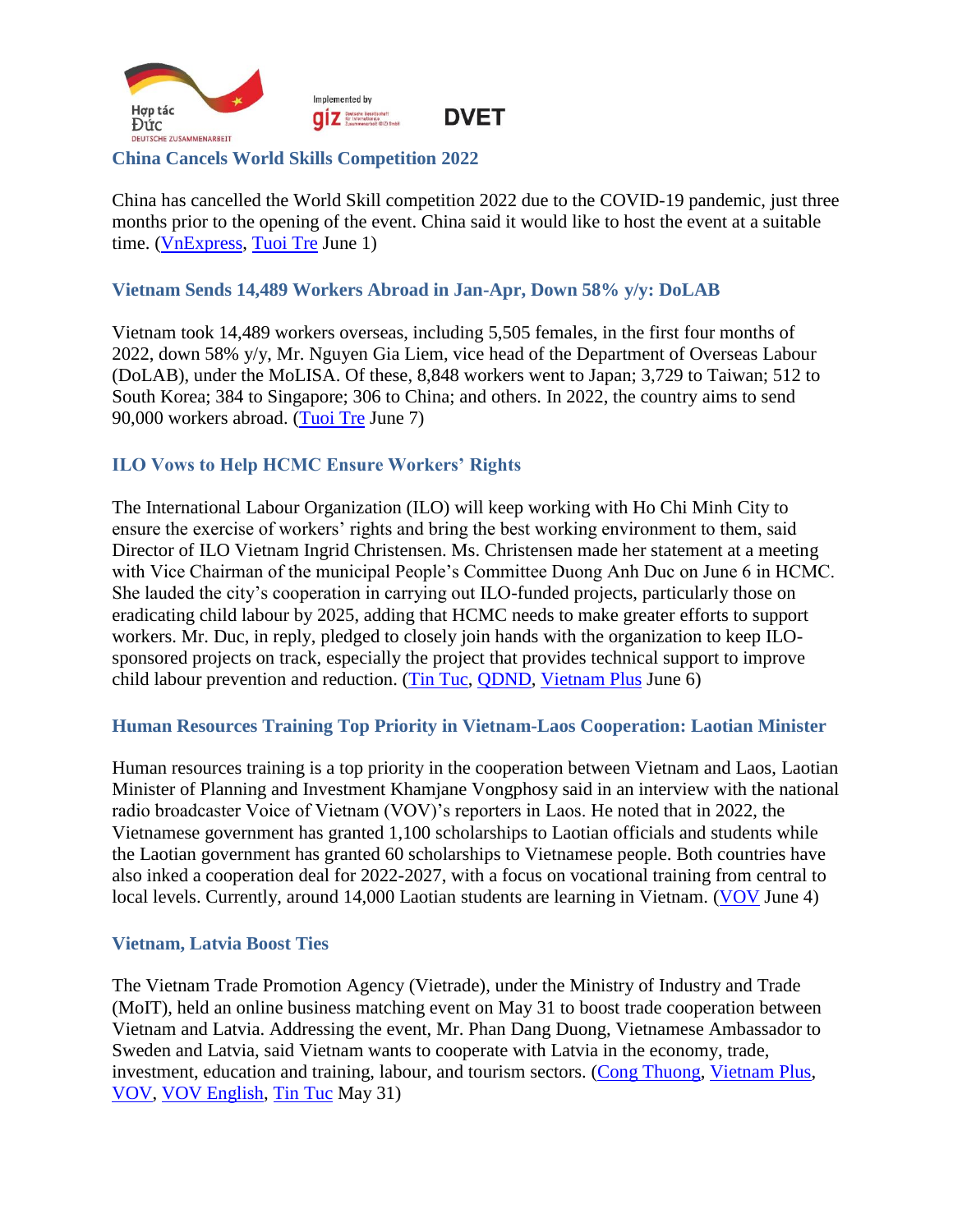

## <span id="page-8-0"></span>**Vietnam Recruiting 240 Caregivers, Nurses to Work in Japan**

The Department of Overseas Labour (DoLAB), under the MoLISA, is recruiting 240 caregivers and nurses to work in Japan. Qualified people will have to learn Japanese language in Vietnam for 12 months and then professional courses Japan for two months. After that, they can work and learn simultaneously in the host nation for three-four years. The recruitment is the 11th edition, as part of the Japan – Vietnam Economic Partnership Agreement (JVEPA). After ten years, the program has recruit 2,012 caregivers, of whom, 1,746 have departed to work in Japan. [\(Lao](https://laodong.vn/cong-doan/chi-tiet-muc-luong-dieu-duong-ho-ly-viet-nam-lam-viec-tai-nhat-ban-1053578.ldo)  [Dong,](https://laodong.vn/cong-doan/chi-tiet-muc-luong-dieu-duong-ho-ly-viet-nam-lam-viec-tai-nhat-ban-1053578.ldo) [VnEconomy,](https://vneconomy.vn/da-dua-hon-1-700-dieu-duong-ho-ly-sang-nhat-ban-lam-viec.htm#related) [DOLAB](http://www.dolab.gov.vn/New/View2.aspx?Key=7262#related) June 7)

### <span id="page-8-1"></span>**South Korea Strengthens Support for ASEAN in TVET**

The South Korean mission to ASEAN held a regional conference on May 31 on TVET for ASEAN Mobility (TEAM) project. Speaking at the online event, Vietnamese delegates said the country wants to devise a plan on vocational in line with digital transformation, life-long vocational training, and improvement of capabilities of TVET lecturers. [\(VietnamPlus](https://www.vietnamplus.vn/han-quoc-thuc-day-hop-tac-ho-tro-dao-tao-nghe-ky-thuat-cho-asean/793353.vnp) May 31)

#### <span id="page-8-2"></span>*Domestic News*

### <span id="page-8-3"></span>**Vietnam Apparel Firms Have to Refuse New Orders due to Labour Shortage**

Some Vietnamese apparel firms have not dared to accept new orders due to the shortage of labourers and input materials on the COVID-19 pandemic and China's Zero COVID policy. Mr. Pham Xuan Hong, chairman of the Ho Chi Minh City Association of Garment Textile Embroidery and Knitting (Agtex), said that all member firms have had full orders for production until end-Q3 and some have had production schedules for the end of this year. Nevertheless, some firms had to refuse new export orders due to challenges to recruit more workers or seek partners for outsourcing. Notably, apparel firms in Ho Chi Minh City and other southern localities have encountered a serious labourer shortage as some have moved to work in other fields while some have quit jobs to return home during the COVID-19 pandemic, Mr. Hong noted. [\(Saigon Times](https://thesaigontimes.vn/doanh-nghiep-may-mac-khong-dam-nhan-them-don-hang-vi-thieu-lao-dong/) June 6)

#### <span id="page-8-4"></span>**Labour Demand Outstrips Supply in Vietnam amid Post-COVID-19 Recovery**

The supply of labour, especially skilled workers, appears to fail to meet the demand of Vietnambased businesses amid post-pandemic recovery, said Deputy Minister of Labour, War Invalids and Social Affairs Le Van Thanh. Deputy Minister Thanh made his remarks at a conference on developing a sustainable labour supply post-COVID-19 within the fourth Vietnam Economic Forum held in Ho Chi Minh City on June 5. In the first quarter of 2022, the labour market recorded a shortage of some 120,000 workers, equivalent to 10% of the recruitment demand and 2%-3% higher than in previous years. The lack of labourers was mainly in sectors of textiles and garments, electronic components assembly, wood processing, tourism, and education, Mr. Thanh elaborated. The proportion between informal and formal labour market has yet to return to the post-pandemic level, and the transition from informal to formal employment is not strongly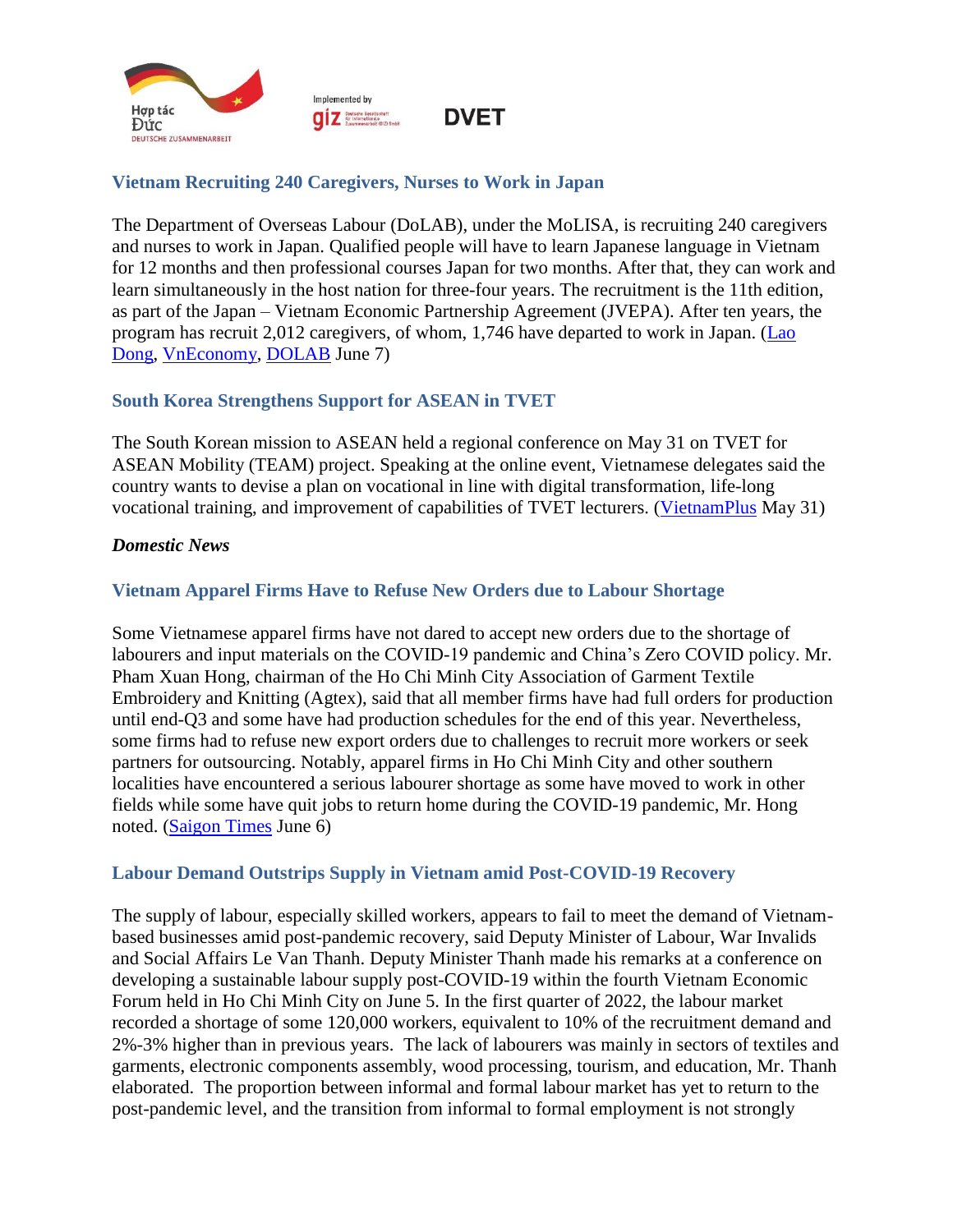





promoted. Vice Chairman of the Vietnam General Confederation of Labour Ngo Duy Hieu proposed improving workforce quality; finalizing policies on labour supply and demand; reforming policies on wage, social welfare, and social housing; and attracting investment in line with the infrastructure and labour market of each locality. Former Vice Chairman of the National Assembly Committee for Social Affairs Bui Sy Loi recommended reducing the rate of informal workers by offering them vocational training and developing financial institutions for the informal economy. During the discussion, experts suggested the government build up a labour database in accordance with social welfare for the introduction of support policies for workers. [\(Zing News,](https://zingnews.vn/cung-lao-dong-dang-thieu-cuc-bo-post1323728.html) [Bao Dan Sinh,](https://baodansinh.vn/phat-trien-chuoi-cung-ung-lao-dong-on-dinh-sau-dai-dich-covid-19-20220605225944.htm#related) [Vietnam Plus,](https://www.vietnamplus.vn/chien-luoc-dong-bo-phuc-hoi-chuoi-cung-ung-lao-dong-sau-dich-covid19/794257.vnp#related) [Dang Cong San,](https://dangcongsan.vn/kinh-te/phat-trien-chuoi-cung-ung-lao-dong-on-dinh-sau-dai-dich-covid-19-611487.html#related) [QDND,](https://www.qdnd.vn/xa-hoi/tin-tuc/phat-trien-chuoi-cung-ung-lao-dong-on-dinh-sau-dai-dich-covid-19-696497#related) [Cong Thuong,](https://congthuong.vn/ban-giai-phap-phat-trien-chuoi-cung-ung-lao-dong-sau-dai-dich-179588.html#related) [Lao Dong](https://laodong.vn/cong-doan/han-che-cua-thi-truong-lao-dong-boc-lo-ro-net-hon-sau-dai-dich-covid-19-1052872.ldo#related) June 5)

### <span id="page-9-0"></span>**Hanoi Offers Jobs to 96,900 People in Jan-May, up 21.5% y/y: Dept.**

Hanoi created jobs for 96,900 people in the first five months of this year, up 21.5% y/y and equivalent to 60.6% of the year target, according to the municipal DoLISA. In May, more than 22,700 people citywide were provided with employment, the department said. Between January and May, the Hanoi held 99 job fairs with the participation of 2,749 businesses that were seeking 43,100 workers. There were 6,600 people getting jobs after the fairs. The city doled out VND262 billion (\$11.2 million) in loans to the poor via the Vietnam Bank for Social Policies and sent 212 persons abroad to work under contract. Hanoi aims to supply jobs to 160,000 workers and bring down the urban unemployment rate to under 4% in 2022. [\(Nhan Dan,](https://nhandan.vn/tranghanoi-tin-chung/ha-noi-giai-quyet-viec-lam-cho-gan-97-nghin-lao-dong-699765/) [Lao](https://laodong.vn/cong-doan/ha-noi-gan-70000-lao-dong-duoc-giai-quyet-viec-lam-1052210.ldo#related)  [Dong,](https://laodong.vn/cong-doan/ha-noi-gan-70000-lao-dong-duoc-giai-quyet-viec-lam-1052210.ldo#related) [Kinh Te Do Thi,](https://kinhtedothi.vn/thanh-pho-ha-noi-da-giai-quyet-viec-lam-cho-96-900-nguoi-lao-dong.html#related) [ANTD,](https://www.anninhthudo.vn/ha-noi-giai-quyet-viec-lam-cho-gan-97-000-nguoi-lao-dong-post506525.antd#related) [Chinh Phu](https://thanglong.chinhphu.vn/hon-227-nghin-lao-dong-duoc-giai-quyet-viec-lam-trong-thang-5-103220530174533638.htm#related) June 2)

### <span id="page-9-1"></span>**Quang Ninh Aims to Create Jobs for 29,500 Labourers Annually by 2025**

Northern Quang Ninh province targets to create jobs for 29,500 labourers annually in 2021-2025, versus 28,800 yearly in 2016-2021. Currently, the province lacks 20,000-30,000 workers every year. [\(Cong Thuong](https://congthuong.vn/tinh-quang-ninh-lap-khoang-trong-trong-thieu-hut-lao-dong-179683.html) June 6)

### <span id="page-9-2"></span>**TVET Institutes in Ha Tinh Boost Digital Transformation**

TVET institutes in central Ha Tinh province have boosted digital transformation, moving towards building smart vocational centres, contributing to improving human resource quality. Currently, Ha Tinh has 22 TVET institutes which annually enrol over 29,000 learners. [\(Bao Ha](https://baohatinh.vn/giao-duc/cac-co-so-giao-duc-nghe-nghiep-o-ha-tinh-chuyen-doi-so-nang-cao-chat-luong-dao-tao/232674.htm)  [Tinh](https://baohatinh.vn/giao-duc/cac-co-so-giao-duc-nghe-nghiep-o-ha-tinh-chuyen-doi-so-nang-cao-chat-luong-dao-tao/232674.htm) June 3)

### <span id="page-9-3"></span>**Ninh Thuan to Build 6 Hi-Tech Labs**

Ho Chi Minh City-based Nam Long Technology Investment Group Joint Stock Company and Ninh Thuan Vocational College in the namesake province signed a contract on May 31 to codevelop six hi-tech laboratories with a total investment of VND10 billion (431,000). The labs will serve learning of students in fields of smart traffic, lighting, agriculture, fire fight, and infrastructure digital management. The project will be completed and put in operation in November. [\(Nhan Dan](https://nhandan.vn/khoahoc-congnghe/xay-dung-6-phong-thi-nghiem-thuc-hanh-cong-nghe-cao-tai-ninh-thuan-699466/) May 31)